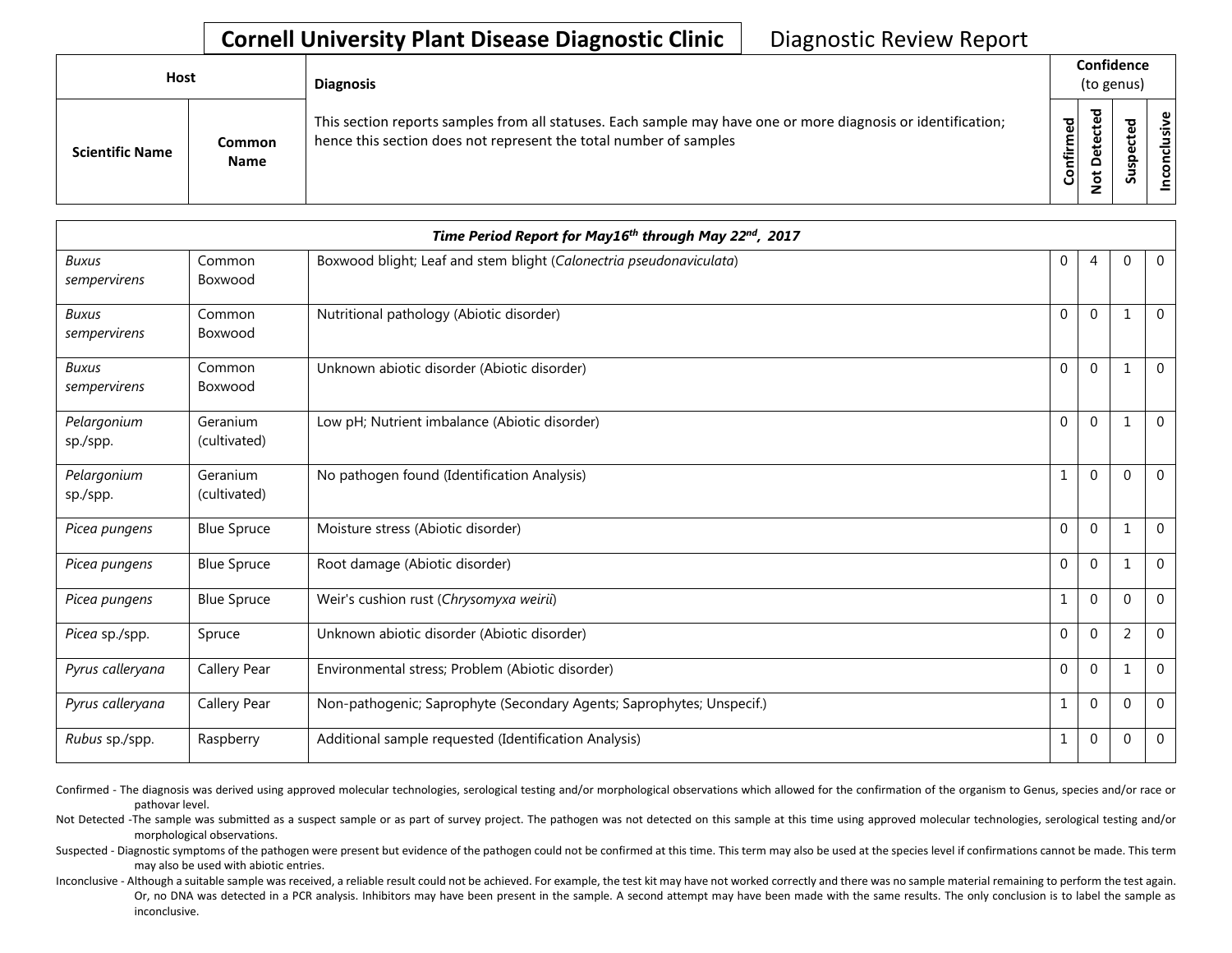## **Cornell University Plant Disease Diagnostic Clinic** | Diagnostic Review Report

| Host                   |                              | <b>Diagnosis</b>                                                                                                                                                                   |                    | Confidence<br>(to genus) |             |        |  |  |
|------------------------|------------------------------|------------------------------------------------------------------------------------------------------------------------------------------------------------------------------------|--------------------|--------------------------|-------------|--------|--|--|
| <b>Scientific Name</b> | <b>Common</b><br><b>Name</b> | This section reports samples from all statuses. Each sample may have one or more diagnosis or identification;<br>hence this section does not represent the total number of samples | ිල<br>ම<br>Confirm | ᇃ<br>Φ<br>c<br>Φ         | ௨<br>s<br>ഗ | ω<br>8 |  |  |

| Rubus sp./spp.       | Raspberry | Mycosphaerella leaf spot (Mycosphaerella sp./spp.)                    | $\Omega$     | $\Omega$     |              | $\mathbf 0$    |
|----------------------|-----------|-----------------------------------------------------------------------|--------------|--------------|--------------|----------------|
| Rubus sp./spp.       | Raspberry | Nitrogen deficiency (Abiotic disorder)                                | $\theta$     | $\Omega$     |              | $\Omega$       |
| Rubus sp./spp.       | Raspberry | Root damage (Abiotic disorder)                                        | $\Omega$     | $\mathbf{0}$ | 1            | $\mathbf 0$    |
| Solanum<br>tuberosum | Potato    | Bacterial soft rot (Unidentified Bacterium)                           | $\mathbf{1}$ | $\mathbf{0}$ | 1            | $\mathbf{0}$   |
| Solanum<br>tuberosum | Potato    | Fusarium dry rot (Fusarium sp./spp.)                                  | $\mathbf{1}$ | $\Omega$     | $\Omega$     | $\overline{0}$ |
| Solanum<br>tuberosum | Potato    | Potato canker and black scurf (Rhizoctonia solani)                    | 1            | $\Omega$     | $\Omega$     | $\mathbf 0$    |
| Spiraea sp./spp.     | Spirea    | Moisture stress (Abiotic disorder)                                    | $\mathbf 0$  | $\mathbf{0}$ |              | $\overline{0}$ |
| Spiraea sp./spp.     | Spirea    | Non-pathogenic; Saprophyte (Secondary Agents; Saprophytes; Unspecif.) | $\mathbf{1}$ | $\Omega$     | $\Omega$     | $\Omega$       |
| Spiraea sp./spp.     | Spirea    | Planted too densely (Abiotic disorder)                                | $\theta$     | $\Omega$     | 1            | $\overline{0}$ |
| Spiraea sp./spp.     | Spirea    | Root damage (Abiotic disorder)                                        | $\theta$     | $\Omega$     | $\mathbf{1}$ | $\Omega$       |
| Taxus sp./spp.       | Yew       | High soil moisture (Abiotic disorder)                                 | $\Omega$     | $\Omega$     |              | $\Omega$       |
| Taxus sp./spp.       | Yew       | No pathogen found (Identification Analysis)                           | $\mathbf{1}$ | $\mathbf{0}$ | $\Omega$     | $\mathbf 0$    |
| Taxus sp./spp.       | Yew       | Nutrient imbalance (Abiotic disorder)                                 | $\Omega$     | $\mathbf 0$  | 1            | $\mathbf 0$    |

Confirmed - The diagnosis was derived using approved molecular technologies, serological testing and/or morphological observations which allowed for the confirmation of the organism to Genus, species and/or race or pathovar level.

Not Detected -The sample was submitted as a suspect sample or as part of survey project. The pathogen was not detected on this sample at this time using approved molecular technologies, serological testing and/or morphological observations.

Suspected - Diagnostic symptoms of the pathogen were present but evidence of the pathogen could not be confirmed at this time. This term may also be used at the species level if confirmations cannot be made. This term may also be used with abiotic entries.

Inconclusive - Although a suitable sample was received, a reliable result could not be achieved. For example, the test kit may have not worked correctly and there was no sample material remaining to perform the test again. Or, no DNA was detected in a PCR analysis. Inhibitors may have been present in the sample. A second attempt may have been made with the same results. The only conclusion is to label the sample as inconclusive.